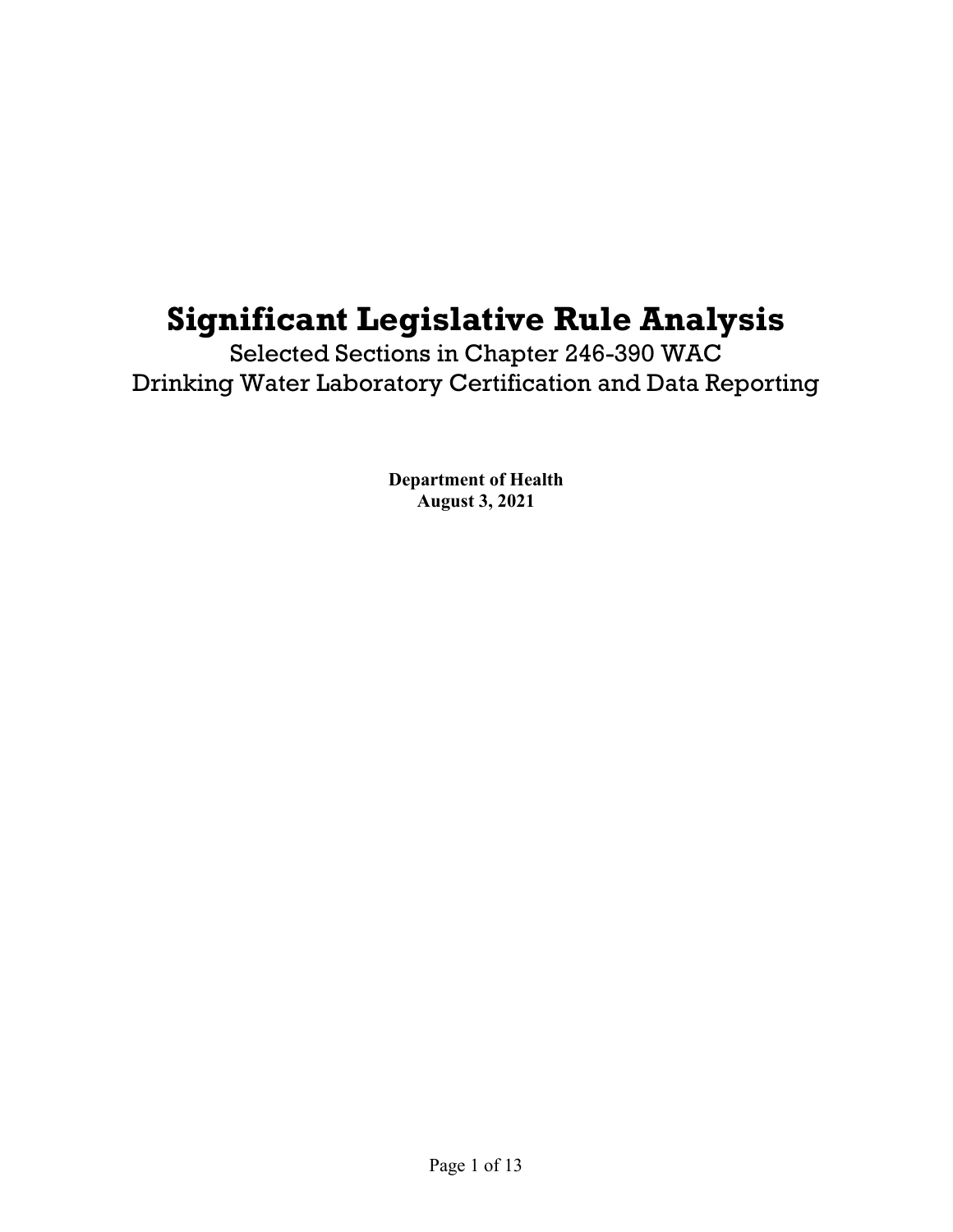## **Section 1: Describe the proposed rule, including a brief history of the issue, and explain why the proposed rule is needed.**

## **Background**

More than 6.2 million Washington residents get their drinking water from Group A public water systems (Group A water systems). In Washington State, the State Board of Health (board) regulates Group A water systems under Revised Code of Washington (RCW) 43.20.050.

Under RCW 70A.125.080, the Washington State Department of Health (department) is directed to administer a Group A drinking water program with at least the elements necessary to assume primary enforcement responsibility of the federal Safe Drinking Water Act.

The department administers the Group A drinking water program and regulates Group A water systems with a formal agreement with the U.S. Environmental Protection Agency (EPA) known as "primacy". Part of the primacy agreement, under 40 Code of Federal Regulations (CFR) 142.10(b)(3)(i), requires the department to maintain a state program for the certification of laboratories (labs) that conduct analytical measurements of drinking water for federally regulated public water systems

The department's other authorities to regulate Group A water systems come from state laws, like those mentioned above, and Washington Administrative Code (WAC), like the Group A public water supplies rule, chapter 246-290 WAC (Group A rule) and chapter 246-390 WAC (Lab rule), which the board is proposing to amend at this time. The department and the board work closely together on rulemaking projects, with the department providing expertise, resources, and recommendations to the board. Ultimately, it is the board that has the authority to adopt the proposed amendments to the Group A rule.

The board accepted a petition from Toxic-Free Future and nine other organizations on October 11, 2017, to set drinking water standards for per- and polyfluoroalkyl substances (PFAS) in the Group A rule. On December 15, 2017 WSR# 18-01-080 was filed to start rulemaking to include PFAS compliance components to the Group A rule. Complementing this work on the Group A rule, the Board initiated companion updates to the Lab rule when it filed WSR# 20-05-032 on February 11, 2020.

PFAS are chemicals that have been used in industry and consumer products such as carpeting, apparels, upholstery, food paper wrappings, fire-fighting foams, and metal plating worldwide since the 1950s. Wide use combined with their persistent and bioaccumulative properties have led to widespread detection of perfluorooctanoic acid (PFOA), perfluorooctane sulfonic acid (PFOS), perfluorohexane sulfonic acid (PFHxS), and perfluorononanoic acid (PFNA) in the blood serum of the general U.S. population  $<sup>1</sup>$  $<sup>1</sup>$  $<sup>1</sup>$ .</sup> Average serum levels of PFAS may be more than 100 times higher than national norms in communities exposed via contaminated drinking water<sup>[2](#page-1-1)</sup>. A recent Center for Disease Control (CDC)/Agency for Toxic Substances and Disease Registry (ATSDR) study in the community of Airway Heights, Washington showed that study participants had mean serum levels of PFHxS that were 60 times higher than national norms even two years after PFAS contamination had been fully mitigated in their community drinking

<span id="page-1-0"></span><sup>1</sup> CDC - NHANES, Fourth Report on Human Exposure to Environmental Chemicals, Updated Tables, (January 2019), C.f.D.C.a. Prevention, Editor. 2019, U.S. Department of Health and Human Services, Centers for Disease Control and Prevention: Atlanta, GA.

<span id="page-1-1"></span><sup>2</sup> Frisbee, S.J., et al., *Perfluorooctanoic acid, perfluorooctanesulfonate, and serum lipids in children and adolescents: results from the C8 Health Project.* Arch Pediatr Adolesc Med, 2010. **164**(9): p. 860-9; Li, Y., et al., *Half-lives of PFOS, PFHxS and PFOA after end of exposure to contaminated drinking water.* Occup Environ Med, 2018. **75**(1): p. 46-51; Pitter, G., et al., *Serum Levels of Perfluoroalkyl Substances (PFAS) in Adolescents and Young Adults Exposed to Contaminated Drinking Water in the Veneto Region, Italy: A Cross-Sectional Study Based on a Health Surveillance Program.* Environ Health Perspect, 2020. **128**(2): doi.org/10.1289/EHP5337.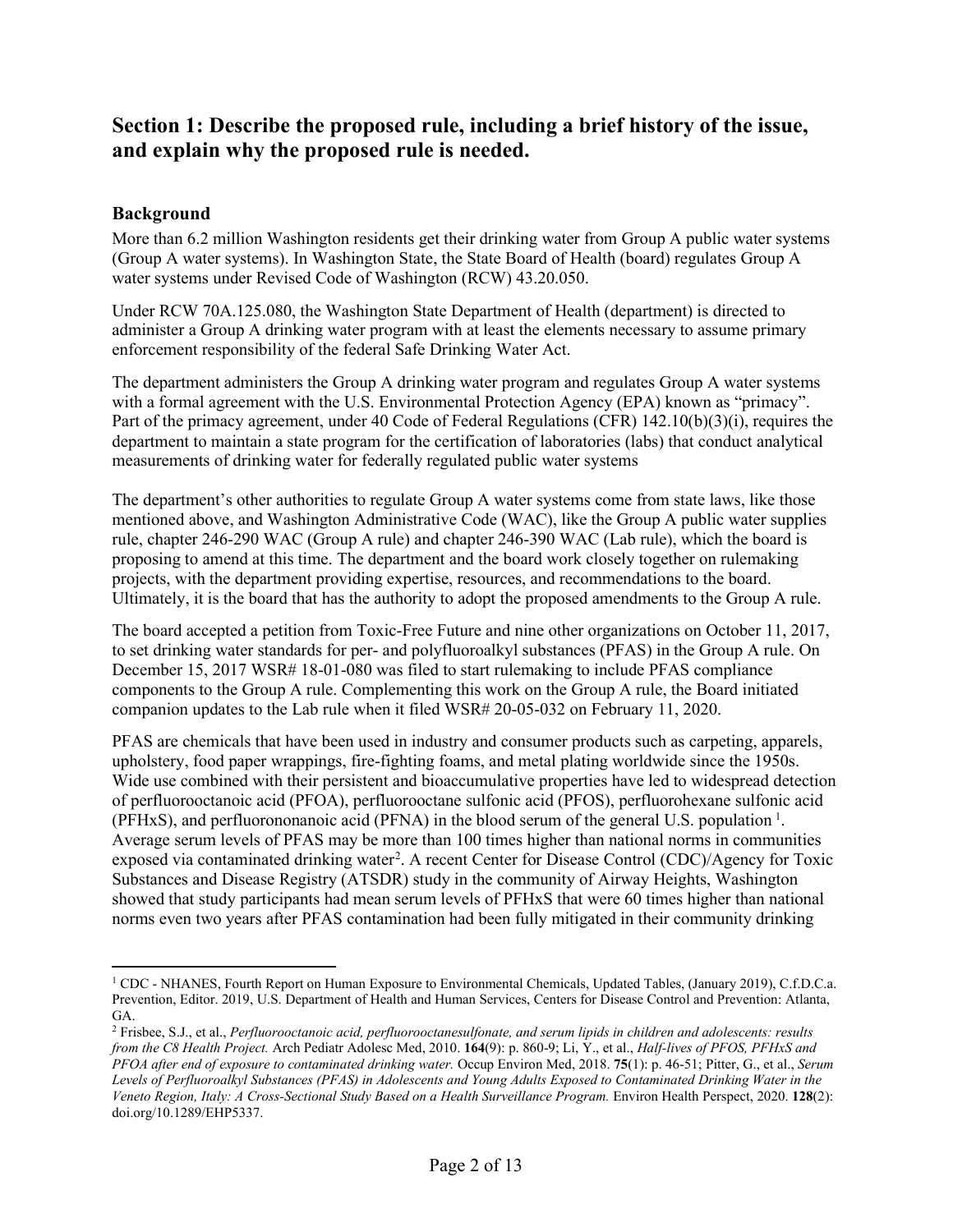water<sup>[3](#page-2-0)</sup>. Mean serum levels of PFOS and PFOA in participant's serum were 10 and six times higher than national norms, respectively.

Health concerns about PFAS stem from the wide range of adverse effects observed in animal testing. Effects of the best studied PFAS include liver, kidney, thyroid and immune toxicity; developmental and reproductive toxicity, hormone disruption and tumors in certain organs like the liver<sup>[4](#page-2-1)</sup>. The specific profile of effects and the weight of evidence varies by the PFAS examined.

Health researchers are still learning about how environmental exposure to PFAS might affect people's health. The strongest evidence from epidemiology indicates that some PFAS may increase serum cholesterol levels<sup>[5](#page-2-2)</sup>, alter liver enzyme levels<sup>[6](#page-2-3)</sup>, slightly lower birth weights<sup>[7](#page-2-4)</sup>, and reduce immune response to childhood vaccines<sup>[8](#page-2-5)</sup>. Outcomes with more limited evidence of an association with PFAS exposure include thyroid disease, hypertension disorders during pregnancy, reproductive problems, altered hormone levels, and metabolic issues<sup>[9](#page-2-6)</sup>. There is some evidence from occupational and non-occupational

<span id="page-2-0"></span><sup>3</sup> CDC/ATSDR PFAS Exposure Assessment Community Level Results for Spokane County (WA) near Fairchild Air Force Base, 202[0 https://www.atsdr.cdc.gov/pfas/communities/factsheet/Spokane-County-Community-Level-Results-Factsheet.html](https://www.atsdr.cdc.gov/pfas/communities/factsheet/Spokane-County-Community-Level-Results-Factsheet.html)

<span id="page-2-1"></span><sup>4</sup> Agency for Toxic Substances and Disease Registry (ATSDR), Toxicological Profile for Perfluoroalkyls May 2021, U.S. Department of Health and Human Services: Atlanta. p 99[3 https://www.atsdr.cdc.gov/toxprofiles/tp200.pdf;](https://www.atsdr.cdc.gov/toxprofiles/tp200.pdf;) EPA, *Drinking Water Health Advisory for Perfluorooctanoic Acid (PFOA)*. 2016, Environmental Protection Agency: Washington, D.C. p. 103; EPA, *Drinking Water Health Advisory of Perfluoroctane Sulfonate (PFOS)*, O.o. Water, Editor. 2016, Environmental Protection Agency; U.S. EPA. Human Health Toxicity Values for Perfluorobutane Sulfonic Acid and Related Compound Potassium Perfluorobutane Sulfonate. U.S. Environmental Protection Agency, Washington, DC, EPA/600/R-20/345F, 2021 ;National Toxicology Program (NTP), NTP Technical Report on the Toxicity Studies of Perfluoroalkyl Carboxylates (Perfluorohexanoic Acid, Perfluorooctanoic Acid, Perfluorononanoic Acid, and Perfluorodecanoic Acid) Administered by Gavage to Sprague Dawley Rats P.H. Service, Editor. 2019, U.S. Department of Health and Human Services: Research Triangle park, NC; NJDWQI, Health-based Maximum Contaminant Level Support Document: Perfluorononanoic acid (PFNA) 2015, New Jersey Drinking Water Quality Institute Health Effects Subcommittee.

<span id="page-2-2"></span><sup>5</sup> Frisbee, S.J., et al., Perfluorooctanoic acid, perfluorooctanesulfonate, and serum lipids in children and adolescents: results from the C8 Health Project. Arch Pediatr Adolesc Med, 2010. 164(9): p. 860-9; Graber, J.M., et al., Per and polyfluoroalkyl substances (PFAS) blood levels after contamination of a community water supply and comparison with 2013-2014 NHANES. J Expo Sci Environ Epidemiol, 2019. 29(2): p. 172-182; Li, Y., et al., Associations between perfluoroalkyl substances and serum lipids in a Swedish adult population with contaminated drinking water. Environ Health, 2020. 19(1): p. 33.

<span id="page-2-3"></span><sup>6</sup> Bassler, J., et al., *Environmental perfluoroalkyl acid exposures are associated with liver disease characterized by apoptosis and altered serum adipocytokines.* Environ Pollut, 2019. **247**: p. 1055-1063; Salihovic, S., et al., *Changes in markers of liver function in relation to changes in perfluoroalkyl substances - A longitudinal study.* Environ Int, 2018. **117**: p. 196-203; Salihovic, S., et al., *Changes in markers of liver function in relation to changes in perfluoroalkyl substances - A longitudinal study.* Environ Int, 2018. **117**: p. 196-203; Gallo, V., et al., Serum perfluorooctanoate (PFOA) and perfluorooctane sulfonate (PFOS) concentrations and liver function biomarkers in a population with elevated PFOA exposure. Environ Health Perspect, 2012. 120(5): p. 655-60. <sup>7</sup> Johnson, P.I., et al., The Navigation Guide - evidence-based medicine meets environmental health: systematic review of human evidence for PFOA effects on fetal growth. Environ Health Perspect, 2014. 122(10): p. 1028-39; Meng, Q., et al., Prenatal Exposure to Perfluoroalkyl Substances and Birth Outcomes; An Updated Analysis from the Danish National Birth Cohort. Int J Environ Res Public Health, 2018. 15(9); Wikstrom, S., et al., Maternal serum levels of perfluoroalkyl substances in early pregnancy and offspring birth weight. Pediatr Res, 2019.

<span id="page-2-5"></span><span id="page-2-4"></span><sup>&</sup>lt;sup>8</sup> National Toxicology Program (NTP), Systematic Review of Immunotoxicity Associated with Exposure to Perfluorooctanoic acid (PFOA) or Perfluoroctane Sulfonate (PFOS). 2016, National Toxicology Program, U.S. Department of Health and Human Services; DeWitt, J.C., S.J. Blossom, and L.A. Schaider, Exposure to per-fluoroalkyl and polyfluoroalkyl substances leads to immunotoxicity: epidemiological and toxicological evidence. J Expo Sci Environ Epidemiol, 2019. 29(2): p. 148-156; Grandjean, P., et al., Serum Vaccine Antibody Concentrations in Adolescents Exposed to Perfluorinated Compounds. Environ Health Perspect, 2017. 125(7): p. 077018; Abraham, K., et al., Internal exposure to perfluoroalkyl substances (PFASs) and biological markers in 101 healthy 1-year-old children: associations between levels of perfluorooctanoic acid (PFOA) and vaccine response. Arch Toxicol, 2020; Timmermann, C.A.G., et al., Serum Perfluoroalkyl Substances, Vaccine Responses, and Morbidity in a Cohort of Guinea-Bissau Children. 2020. 128(8): p. 087002.

<span id="page-2-6"></span><sup>9</sup> Fenton, S.E., et al., Per- and Polyfluoroalkyl Substance Toxicity and Human Health Review: Current State of Knowledge and Strategies for Informing Future Research. Environ Toxicol Chem, 2021. 40(3): p. 606-630; C8 Science Panel. *C8 Probable Link Reports*. 2012 11/28/2013; Available from: [http://www.c8sciencepanel.org/prob\\_link.html.](http://www.c8sciencepanel.org/prob_link.html)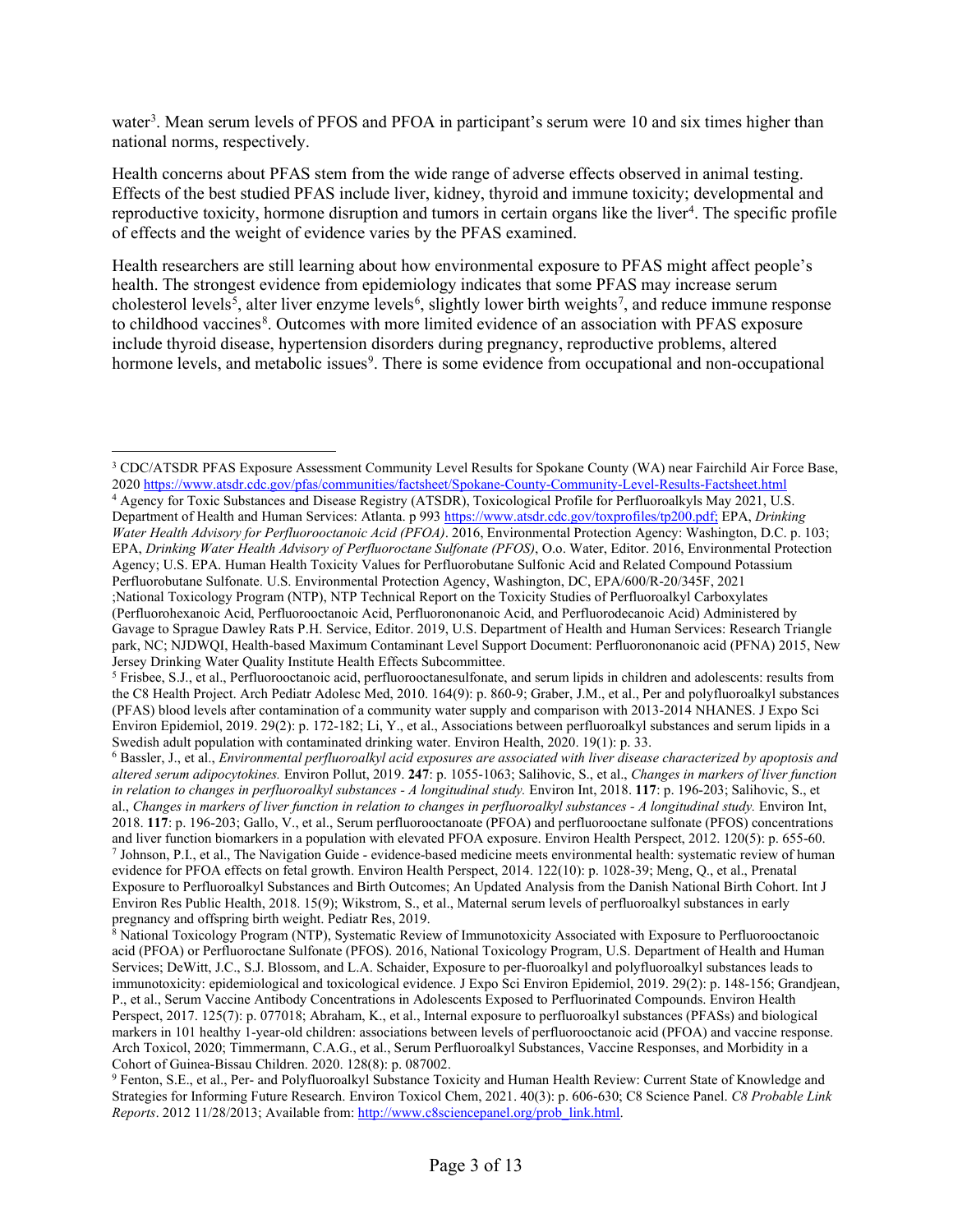studies that PFOA may increase rates of kidney and testicular cancer<sup>10</sup>. Little data are available for other PFAS.

Starting in 2002, PFAS have been detected in drinking water in the United States, primarily near manufacturing facilities, local fire departments, military bases and airports. Between 2013 and 2015, EPA required a representative number of Group A water systems to measure for six PFAS as part of the third Unregulated Contaminant Monitoring Rule (UCMR3)<sup>11</sup>.

In Washington State, this UCMR3 sampling included 132 water systems representing 94 percent of people served by Group A water systems. Additionally, voluntary testing by the Navy, Air Force, and Army has discovered additional drinking water contamination in private and public wells on or around four military bases between 2016 and 2020. Proactive testing by nearby public water systems has discovered additional wells that are impacted.

PFAS have been identified in drinking water in Issaquah and in private wells and public water systems at or near four military bases: Naval Air Station (NAS) Whidbey Island, Fairchild Air Force Base, Joint Base Lewis-McChord, and Navy Base Kitsap-Bangor. In each area, the sum of PFOA and PFOS in at least one drinking water well exceeded the lifetime health advisory level (HAL) of 70 parts per trillion (ppt) set by the U.S. EPA in May 2016. PFAS-based firefighting foam is the suspected source of contamination at all of these areas. Ongoing investigations may identify other contributing sources.

In Washington, while we know PFAS have been identified in multiple areas, we do not yet know the full extent of PFAS contamination in our drinking water supplies, and the science around PFAS is evolving quickly. In light of this, several Group A water systems have either installed treatment to reduce PFAS or are pursuing treatment.

As noted previously, in fall 2017 the Board initiated rulemaking to consider setting PFAS drinking water standards in the Group A rule. Among other matters addressed in the rulemaking, the department and Board explored options for the type of standard to be used—a state Maximum Contaminant Level (MCL) or State Advisory Level (SAL). The board directed the department to develop a SAL which is undergoing a concurrent name change to "state action level." Such revisions to the Group A rule necessitated changes to the companion Lab rule, including the addition of a new PFAS template for the purposes of data reporting, notification requirements when there are PFAS detections, and state detection reporting limits (SDRLs) for PFAS.

#### **What does this rule require?**

The Lab rule requires that all labs that elect to offer drinking water testing be certified in Washington by the Department of Ecology's Laboratory Accreditation Unit (LAU) to perform analysis on drinking water contaminants for water systems that are regulated by the department. This rule also requires that all labs that elect to offer drinking water testing submit data reports to the department and public water systems as outlined in the chapter. Data reporting requirements outlined in the chapter include prescribed reporting formats, reporting limits, notifying the department and water systems of exceedances, submitting results for required contaminants, and doing so in a timely manner. This rule does not prescribe which contaminants that labs must be certified for. Labs may choose which contaminants they test for.

<span id="page-3-0"></span><sup>&</sup>lt;sup>10</sup> IARC, Some Chemicals Used as Solvents and in Polymer Manufacture, in IARC Monographs on the Identification of Carcinogenic Hazards to Humans. Volume 110. 2017, International Agency for Research on Cancer (IARC): Lyon, France; Shearer, J.J., et al., *Serum concentrations of per- and polyfluoroalkyl substances and risk of renal cell carcinoma.* J Natl Cancer Inst, 2020.

<span id="page-3-1"></span><sup>11</sup> EPAs UCMR3 Webpage:<https://www.epa.gov/dwucmr/third-unregulated-contaminant-monitoring-rule>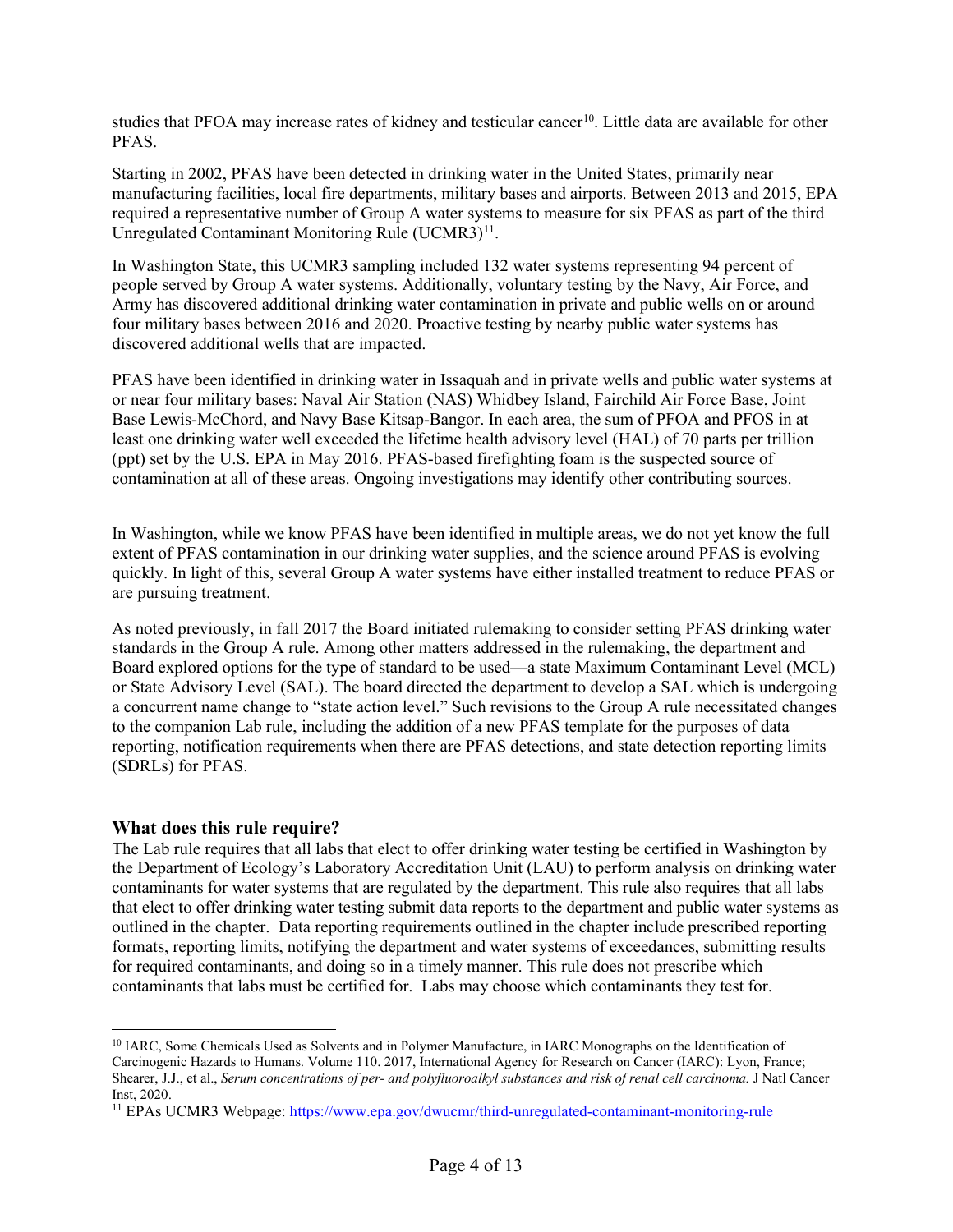However, the rules do prescribe how they must report sample results to the department for contaminants they do analyze.

### **Why are changes to this rule needed?**

PFAS contaminant results have never been reported directly to the department or public water systems and therefore have never been a required component of the Lab rule. The proposed changes to the Group A rule require corresponding changes to the Lab rule for explicit PFAS reporting requirements and add notification requirements for specific PFAS contaminants. The rule revision also includes technical and clarifying corrections as needed.

The proposed rulemaking will:

- Add the following:
	- o A new template for reporting PFAS to the department in a revised guidance document: *Laboratory Reporting Guidance*, Publication DOH 331-530, December 2021;
	- o A new electronic reporting format in a revised guidance document: *Electronic Reporting Guidance*, Publication 331-289, December 2021;
	- o PFAS specific notification requirements;
	- o PFAS specific SDRLs; and
	- o PFAS specific required analytes.
- Make minor technical changes and clarifying corrections to existing rule language:
	- o Clarifies requirements for a lab to report to a public water system when it contracts a sample out to another lab;
	- o Requires the contracting lab must notate on the final report to the public water system which sample results were contracted out to another lab;
	- o Changes the chronic contaminant reporting timeline from 45 business days to 30 calendar days; and
	- $\circ$  Lowers the SDRL for chloride from 20 milligrams per liter (mg/L) to 2 mg/L and sulfate from 50 mg/L to 2 mg/L.

# **Section 2: Is a Significant Analysis required for this rule?**

Yes, as defined in RCW 34.05.328, portions of the proposed rule require a significant analysis. The proposed revisions establish new reporting requirements for PFAS to ensure accurate, consistent, and timely reporting of drinking water sample analysis reports to the department.

The department determined the proposed revisions include some significant legislative rule sections that are subject to the requirements of RCW 34.05.328(5). The proposed revisions include new sections and changes to existing sections.

This analysis evaluates each of the rule sections to determine whether the changes in each section are "significant" or "non-significant."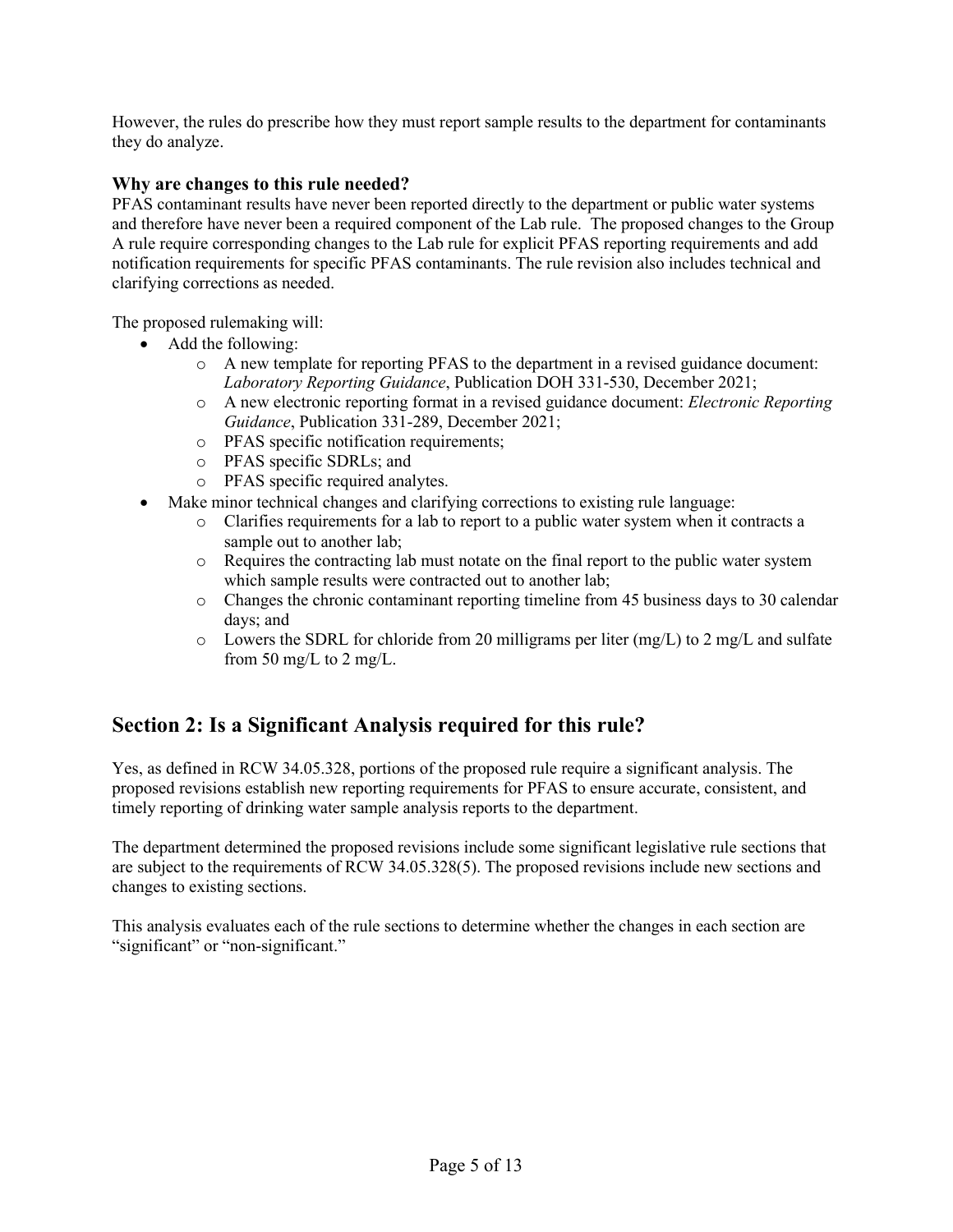The following SA Table 1 identifies rule sections or portions of rule sections the department has determined are exempt from analysis based on the exemptions provided in RCW 34.05.328(5) (b) and (c):

| <b>WAC Section and</b><br><b>Title</b>                                                       | <b>Description of Proposed Changes</b>                                                                                                    | <b>Rationale for Determination of Non-</b><br>significance                                                          |
|----------------------------------------------------------------------------------------------|-------------------------------------------------------------------------------------------------------------------------------------------|---------------------------------------------------------------------------------------------------------------------|
| WAC 246-390-010<br>Definitions,<br>abbreviations, and<br>acronyms                            | Definitions added where necessary,<br>deleted when not used anymore, and<br>modified to be consistent with other<br>drinking water rules. | Changes to definitions are identified and are<br>determined to be non-significant under RCW<br>34.05.328(5)(b)(iv). |
| WAC 246-390-065<br>Table 1 Notification<br>requirements for<br>routine compliance<br>samples | Designed an easy to read table for<br>existing requirements in lieu of<br>paragraphs of text without changing its<br>effect.              | The changes are determined to be non-<br>significant under RCW $34.05.328(5)(b)(iv)$ .                              |
| WAC 246-390-085<br>Enforcement                                                               | Updated the language to reflect current<br>terminology used in department<br>compliance strategies without changing<br>its effect.        | The changes are determined to be non-<br>significant under RCW $34.05.328(5)(b)(iv)$ .                              |
| WAC 246-390-095<br>Revocation and<br>Suspension                                              | Updated the language to reflect current<br>terminology used in department<br>compliance strategies without changing<br>its effect.        | The changes are determined to be non-<br>significant under RCW $34.05.328(5)(b)(iv)$ .                              |

## **SA Table 1. Sections determined to be non-significant**

The remaining sections are determined to be significant under RCW 34.05.328(5). The section-by-section analysis in Section 5 evaluates the probable benefits and costs of each section deemed significant.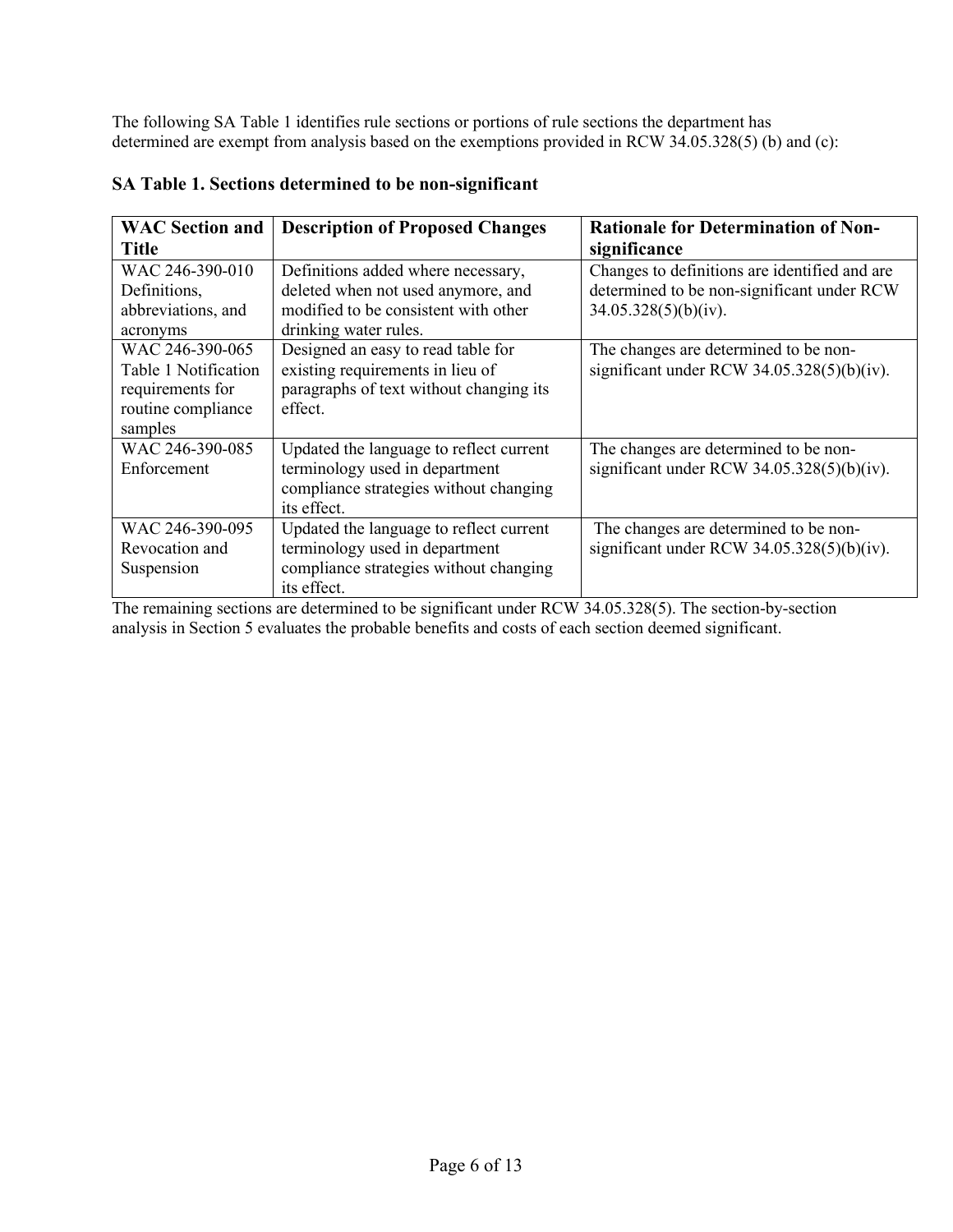## **Section 3: Clearly state in detail the general goals and specific objectives of the statute that the rule implements.**

The general goal of RCW 43.20.050 is to adopt rules for Group A public water systems to protect public health by ensuring the people of Washington have safe and reliable drinking water and adopt rules for lab certification.

RCW 43.20.050(2)(a):

- "(2) In order to protect public health, the state board of health shall:
	- (a) Adopt rules for group A public water systems, as defined in RCW 70.119A.020, necessary to assure safe and reliable public drinking water and to protect the public health. Such rules shall establish requirements regarding:
		- (i) The design and construction of public water system facilities, including proper sizing of pipes and storage for the number and type of customers;
		- (ii) Drinking water quality standards, monitoring requirements, **and laboratory certification requirements;**
		- (iii) Public water system management and reporting requirements;
		- (iv) Public water system planning and emergency response requirements;
		- (v) Public water system operation and maintenance requirements;
		- (vi) Water quality, reliability, and management of existing but inadequate public water systems; and
		- (vii) Quality standards for the source or supply, or both source and supply, of water for bottled water plants;"

The proposed revisions meet the general goals and specific objectives identified in RCW 43.20.050 (2)(a)(ii) by updating the rule for reporting drinking water sample analyses to the department.[12](#page-6-0) The department assessed the proposed revisions to the Lab Rule and to the companion Group A rule and determined that rule amendments are needed to achieve the general goals and specific objectives of the statute.

# **Section 4: Explain how the department determined that the rule updates are needed to achieve these goals and specific objectives. Analyze alternatives to rulemaking and the consequences of not adopting the rule.**

The Lab rule currently does not include requirements for reporting of sample analysis results for PFAS. Since the board is proposing to amend the Group A rule, requiring water systems to monitor for PFAS in drinking water, the Lab rule testing and reporting requirements must correspond with the Group A PFAS requirements so that the data is correctly shared with the department and public water systems. This will ensure that public water systems are able to respond quickly to water quality problems. In order to achieve this goal, there are no feasible alternatives to rulemaking.

<span id="page-6-0"></span><sup>&</sup>lt;sup>12</sup> Safe Drinking Water Act - Sec. 1413 State primary enforcement responsibility (Primacy).

**<sup>40</sup> CFR 142.10(b)(3)(i)** - Establish and maintain a lab certification program (Primacy).

**Manual for the Certification of Laboratories Analyzing Drinking Water, Fifth Edition, EPA 815-R-05-004,** 

**January 2005** - *14.1 Criteria for Downgrading Certification Status* - Failure to report compliance data to the public water system or the State drinking water program in a timely manner, thereby preventing compliance with Federal or State regulations and endangering public health. Data which may cause the system to exceed an MCL should be reported as soon as possible.

**RCW 43.20.050(2)(a)(ii)** – State Board of Health (board) authority to adopt rules for lab certification.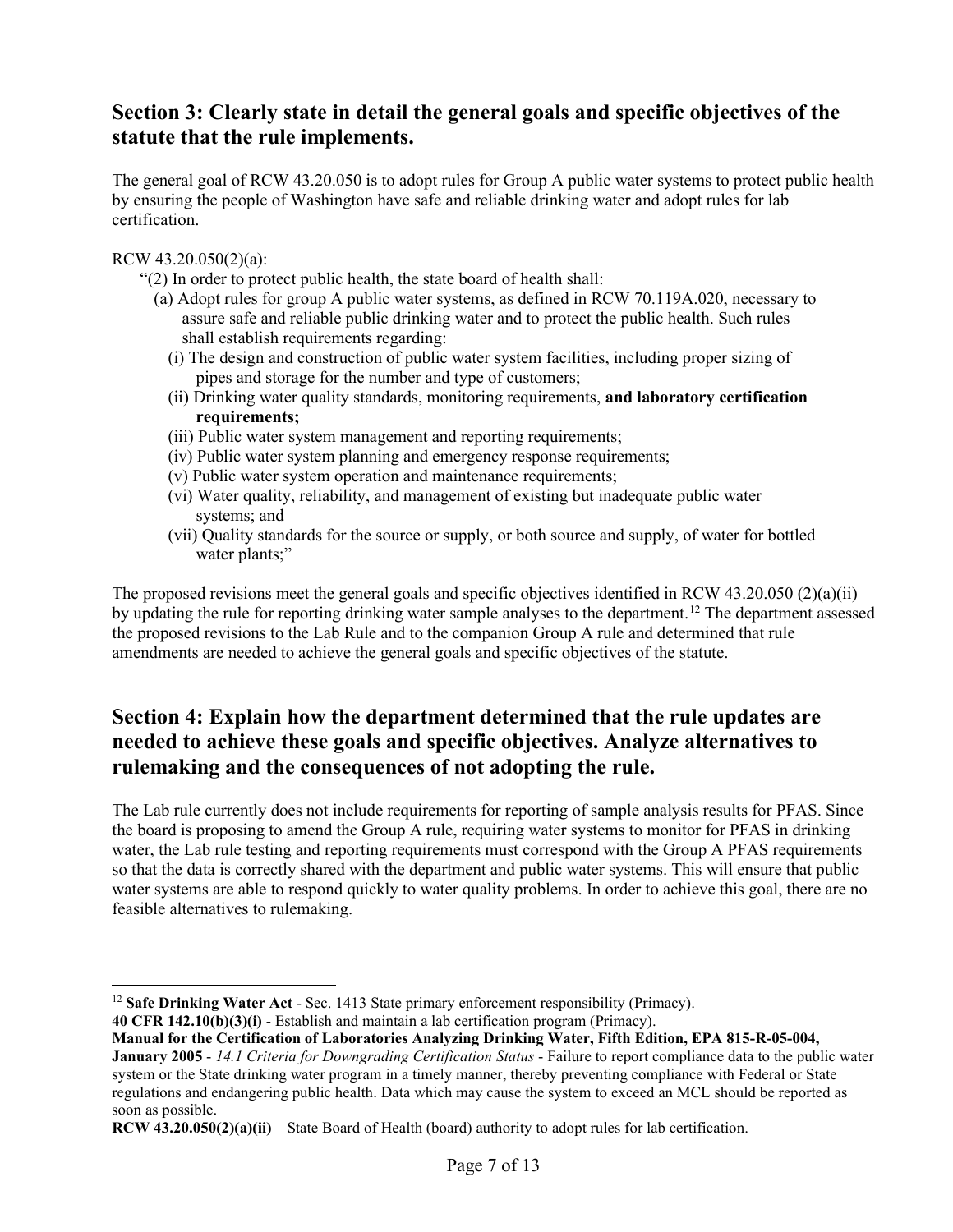# **Section 5: Explain how the department determined that the probable benefits of the rule are greater than the probable costs, taking into account both the qualitative and quantitative benefits and costs and the specific directive of the statute being implemented.**

## **Survey Methodology Description:**

The department developed and sent surveys to the 134 labs that are certified to perform drinking water sample analysis for Washington State. Of these 134 certified labs, 16 are certified with Washington's Laboratory Accreditation Unit to perform EPA method 533 and/or EPA method 537.1 and can analyze Washington State drinking water samples for PFAS contaminants. None of the 16 are physically located in Washington State. Fourteen labs responded to the survey (8 small and 6 large businesses) and 6 of the fourteen labs are certified to analyze samples for PFAS contaminants. The department asked labs to identify new costs to implement the proposed and amended sections of this rule. That is, if the lab is already complying with the proposed requirement, the lab would not identify a new or additional cost.

This significant analysis includes new costs for labs already certified to test for PFAS(SA Table 2). As the department estimates there will be approximately 4,000 initial samples taken over the proposed three-year monitoring cycle  $(2023 - 2025)$ , the department believes that no additional labs would need to gain certification to meet the Washington State demand for PFAS analysis. SA Table 3 focuses on costs for labs to adhere to the technical corrections to the rule and could affect all labs certified to run samples for water systems located in Washington State and not just those that are certified to run PFAS samples.

The costs presented in this analysis are estimates for one-time costs, unit costs, and annual costs for the categories of labor, equipment/supplies, and professional services. One-time costs are costs that a lab would incur only once to comply with the rule, such as paying a print shop to format the new lab report forms. Unit costs are costs of a single unit, such as the cost of testing each water sample, These unit costs presented in the analysis are contingent upon unknown outcomes, as neither the labs nor the department know how many samples a laboratory might receive in a given time period. the costs are for illustrative purposes and are therefore deemed indeterminate. Annual costs are costs that a lab will incur every year, such as the costs associated with annual renewal fees for certification requirements.

The department conducted follow-up interviews with labs when the responses were either incomplete or when the department needed to ask clarifying questions. In some cases, the respondents elected to revise their original responses for accuracy.

Based on the results of the survey, the department chose to revise WAC 246-390-075 (17) (e) and (f) to reduce the costs to labs and therefore the water systems. The proposed rule requirements that were revised appear as alternative versions of the rule that were considered, identified in Section 6.

#### **Cost/Benefit Analysis:**

The proposed rule amendments regulate how and when a lab should submit reports to the department and notify public water systems. The rule does not require that all labs be certified to run analyses for all PFAS contaminants that the department requires public water systems to monitor for. However, if a lab chooses to run an analysis for a specific PFAS, the rule sets requirements for how the results are sent to the department and the public water system.

## **WAC 246-390-065 and 246-390-075 (17):**

The new costs to labs for the proposed addition of PFAS SAL exceedance and reporting requirements under WAC 246-390-065 and 246-390-075 (17) respectively. The costs analyzed are for those labs that already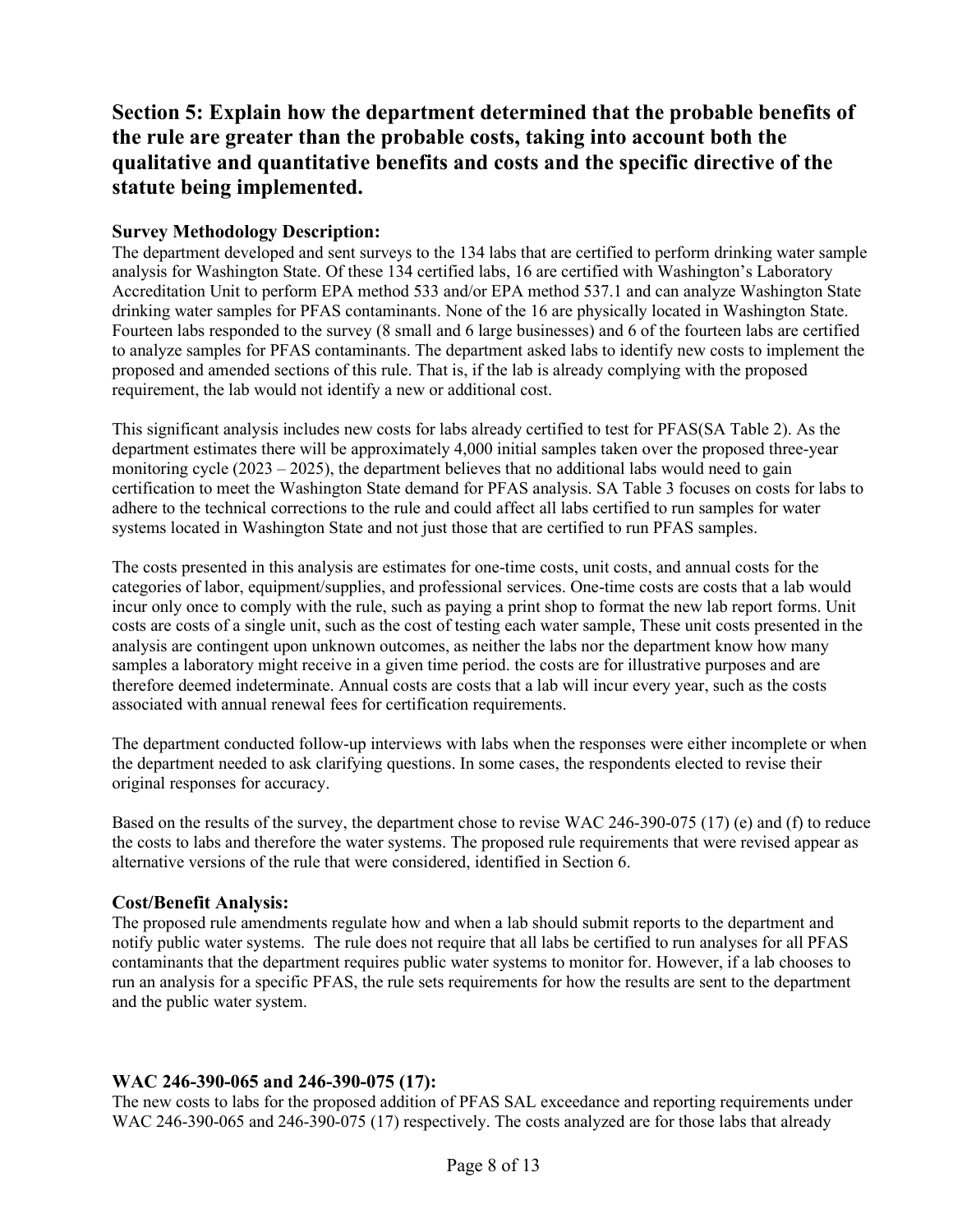analyze for PFAS as this rule does not require labs to change their business practice to analyze for PFAS. Of the 16 labs that are certified to analyze for PFAS, 6 responded to the survey.

#### **Costs:**

*SA Table 2. New costs reported from labs that are certified to analyze for PFAS contaminants and therefore required to adhere with PFAS additions to WAC 246-390-065 and 246-390-075 (17) (respondents=6)*

|                      |                    | Cost or |        |                         |
|----------------------|--------------------|---------|--------|-------------------------|
|                      | # of               | Average |        |                         |
| <b>Cost Category</b> | <b>Respondents</b> | Cost*   | Range* | <b>Cost Description</b> |
|                      |                    |         |        |                         |

**Unit cost**

| ahor | 0.75 | $\mathbf{r}$<br>II/ a | - 200<br>$  -$<br>tor<br>111N<br>$50$ $*$ |
|------|------|-----------------------|-------------------------------------------|
|      |      |                       | .                                         |

**One-time cost**

| abor<br>- | 34<br>ط+ر∠ہ | $\sim$ $\sim$ $\sim$<br>JJJU-<br>5000<br>m.<br>ے ل | $\overline{\phantom{a}}$<br>documents and<br>undate<br>internal<br>grams |
|-----------|-------------|----------------------------------------------------|--------------------------------------------------------------------------|
|-----------|-------------|----------------------------------------------------|--------------------------------------------------------------------------|

**Annual cost**

| Labor |  | 000 | n/a | $\cdot$<br>-<br>provide notification of<br>exceedances** |
|-------|--|-----|-----|----------------------------------------------------------|
|-------|--|-----|-----|----------------------------------------------------------|

\*These costs should not be summed and should be analyzed as individual rows.

\*\*Labor to perform notifications for exceedances are reflected under both unit and annual costs as respondents used a different method to estimate this cost.

## **Benefits:**

Requiring that all labs report the results to the same reporting limit for PFAS ensures that data reported to the department and public water systems is consistent from lab to lab. Setting the SDRLs to the method detection limit is historically consistent with how the department has set all SDRLs that are currently in use for all contaminates that the department monitors. Setting an SDRL at the method detection limit allows the department to receive any detection of a detectible contaminant given all current methods and technological advances.

**Costs and benefits for the proposed technical corrections:** These anticipated costs apply to labs that are currently certified to do business in Washington. Of the 134 labs surveyed, the department received 14 responses.

**WAC 246-390-055 (1) (b):** Adds a requirement that the contracting lab must notify the public water system that the sample will be contracted to another lab at the time that the lab confirms that the sample will be contracted out to another lab.

**WAC 246-390-055 (1) (e):** Adds a requirement that the contracting lab must note on the final data report to the public water system which sample results were contracted to another lab and clearly identify the lab they were subcontracted to.

**WAC 246-390-075 (6):** Establishes a reporting timeline for chronic contaminants. The current language requires labs to submit chronic contaminant results to the department and the public water systems within 45 business days. The proposed rule reduces the timeframe, requiring that chronic contaminant results are received by the department and the public water system within 30 calendar days of the laboratory receiving the sample.

**WAC 246-390-075 Table 4:** Table 4 lists the SDRLs for inorganic contaminants. The current SDRL for chloride is 20 mg/L and the SDRL for sulfate is 50 mg/L. The proposal lowers both of these SDRLs to 2 mg/L.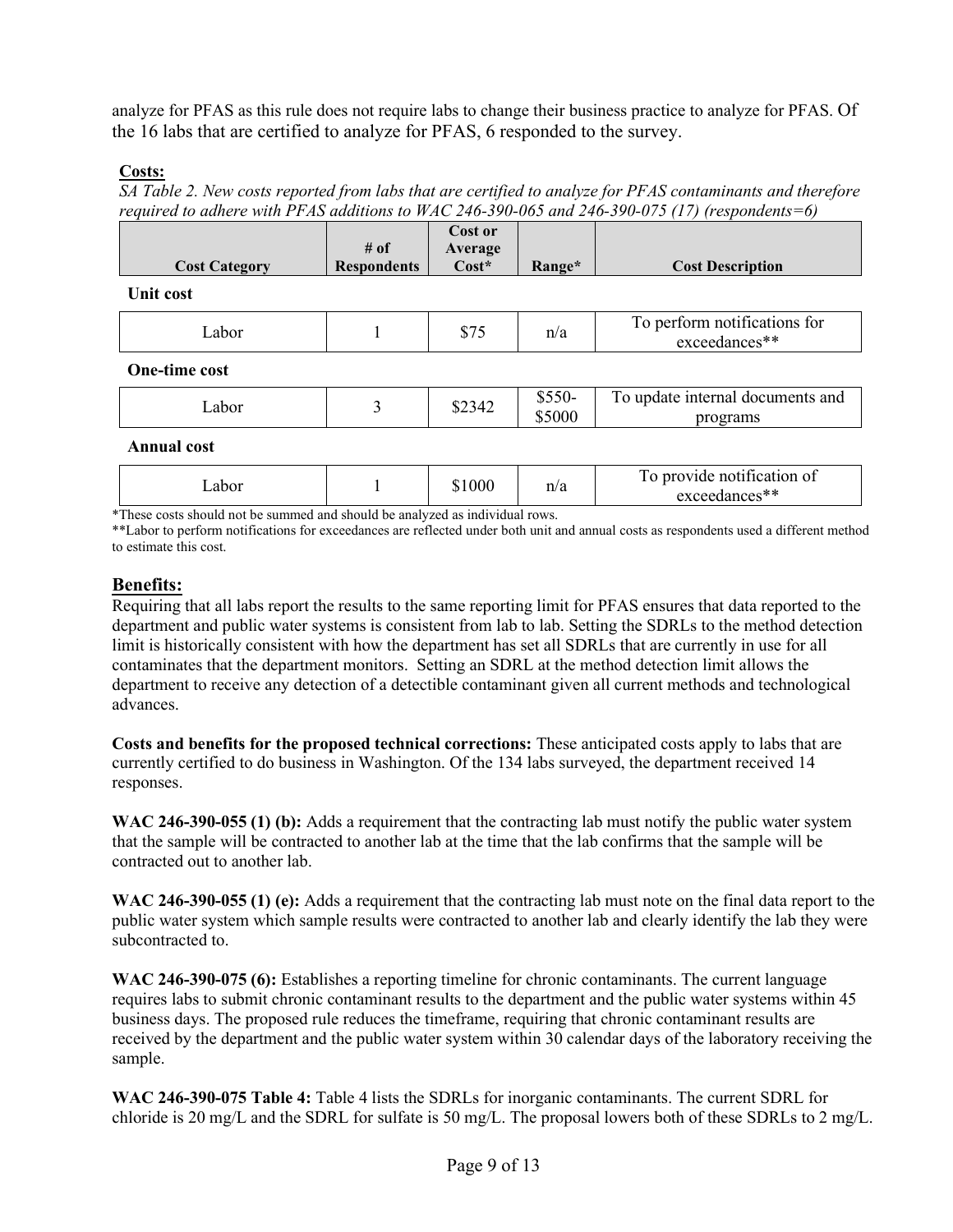#### **Costs:**

|  |  |  | SA Table 3. New costs reported from labs to adhere to rule technical corrections (respondents=14) |  |
|--|--|--|---------------------------------------------------------------------------------------------------|--|
|  |  |  |                                                                                                   |  |
|  |  |  |                                                                                                   |  |
|  |  |  |                                                                                                   |  |

| <b>Type of</b><br>Cost | <b>Proposed Rule</b><br><b>Section Change</b> | # of<br><b>Respondents</b> | Cost or<br>Average<br>$Cost*$ | Range* | <b>Cost Description</b>          |
|------------------------|-----------------------------------------------|----------------------------|-------------------------------|--------|----------------------------------|
| <b>Annual cost</b>     |                                               |                            |                               |        |                                  |
| Labor                  | $246-390-055(1)(b)$                           |                            | \$500                         | n/a    | To notify customers              |
| Labor                  | $246-390-055$ (1)(e)                          |                            | \$500                         | n/a    | To notate on customer<br>reports |

#### **One-time cost**

| Labor | $246 - 390 - 075(6)$ | \$50  | n/a             | To update internal<br>documents and programs |
|-------|----------------------|-------|-----------------|----------------------------------------------|
| Labor | 246-390-075 Table 4  | \$175 | \$0 -<br>\$1000 | To update templates                          |

\*These costs should not be summed and should be analyzed as individual rows

## **Benefits:**

Notifying the public water system that the sample is or is not going to be analyzed by the lab that received the sample allows the lab to be transparent with their client and allows the public water system to know that there might be a delay in receiving their results if the water sample needs to be shipped to another location. This also allows the public water system to understand which lab performed the analysis. Documenting the analyzing lab in the report will allow the department or public water system to work with the analyzing lab if there are any questions about the sample results.

Since 2018, when the Lab rule was last amended, the department determined the 45-business day reporting requirement to submit chronic contaminants did not allow the department sufficient time to review sample results and meet the required timeframes of the monitoring requirements which in some cases caused water system violations. This occurred because the department was unable to submit the required monitoring and reporting violation reports to EPA within EPA's given timelines. Reducing the amount of time the lab has to send chronic contaminant results to the department provides the department adequate time to receive, enter the information into the department's data system, and review monitoring and reporting violations for all public water systems. It also allows the department adequate time to submit the violations to EPA within EPA's required timeline.

Lowering SDRLs for chloride and sulfate will enable the department and water systems to take proactive public health protection steps to reduce corrosivity to help alleviate lead leaching into the water supply. The current reported results are often non-detect at the department's current SDRLs, so the department often requires water systems to perform additional monitoring for chloride or sulfate at lower SDRLs. With detections at the lower SDRLs the department can calculate a chloride sulfate mass ratio (CSMR). Research has shown that the ratio of chloride to sulfate in a surface water sample can indicate a potential release of lead into the drinking water supply due to corrosivity.[13](#page-9-0) Stock cures such as increasing pH or dosing orthophosphate corrosion inhibitor were not able to reduce lead in water in some cases. Bench-scale tests conducted in this research unambiguously demonstrated that raising the CSMR increased lead leaching from lead plumbing materials, whereas lowering the CSMR decreased lead corrosion. Therefore, lowering the SDRLs for chloride and sulfate better protects public health from lead contamination in the water supply.

<span id="page-9-0"></span><sup>&</sup>lt;sup>13</sup> Nguyen, C.K, Stone, K.R., Edwards, M.A., Journal AWWA:Chloride to sulfate mass ratio: Practical studies in galvanic corrosion of lead solder, 2011, Available from[: https://awwa.onlinelibrary.wiley.com/doi/abs/10.1002/j.1551-](https://awwa.onlinelibrary.wiley.com/doi/abs/10.1002/j.1551-8833.2011.tb11384.x) [8833.2011.tb11384.x](https://awwa.onlinelibrary.wiley.com/doi/abs/10.1002/j.1551-8833.2011.tb11384.x)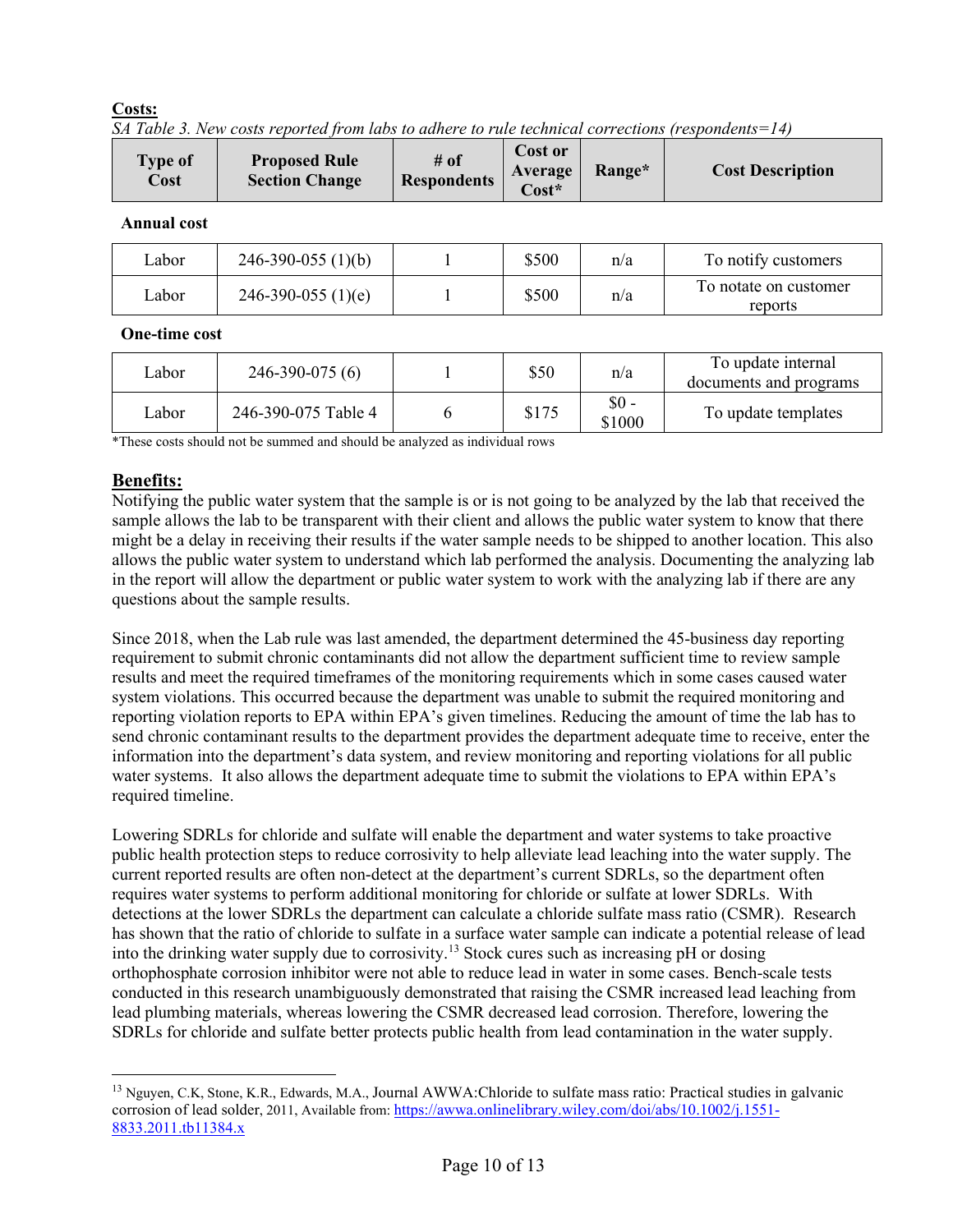## **Cost Benefit Summary**

The department sent surveys to the 134 labs that are certified to perform drinking water sample analysis for Washington State samples. Of the 134 labs, 16 labs are certified to perform analysis for PFAS contaminants, and of those 16 labs 6 responded of the survey  $(6/134 = 4.5\%)$ . Overall, of the 134 labs, fourteen labs (14/134 -10.4%) responded to the survey.

Of the 14 labs that responded to the cost survey (six are currently certified to test for PFAS in water samples) 9 reported incurring new costs associated with either the proposed PFAS requirements or technical corrections. Based on data collected the department finds that all new costs are related to labor. By cost, the department finds:

- One-time costs ranged from \$0 \$5000 and were associated with labor costs to update internal documentation like standard operating procedures, updating the laboratory information management systems, or updating reporting templates. These one-time costs should not be summed and should be considered individually as they may not all apply to each lab.
- Annual costs ranged from \$500 \$1000 and were associated with providing notifications and notation on customer reports. These annual costs should not be summed and should be considered individually as they may not all apply to each lab.
- Unit costs are \$75 and include new costs to perform notifications for exceedances. While the department does not know the exact number of units that will need to be run, these unit costs cannot be quantified as an annual cost.

The benefits of the proposed rule can be achieved with minor costs to the lab community. Therefore, the department determined that the total probable benefits of the proposed chapter revisions exceed the costs to implement them.

# **Section 6: Identify alternative versions of the rule that were considered and explain how the department determined that the rule being adopted is the least burdensome alternative for those required to comply with it that will achieve the general goals and specific objectives stated previously.**

The department considered alternate versions of the rule. In considering each requirement, the department chose the version that is the most protective of public health and the least costly for certified labs, while meeting the federal and state mandates of the underlying statutes.

The following language was proposed in the initial draft of the language:

WAC 246-390-075 (17):

(e) A lab shall report to the department any tentatively identified compounds (TIC) that are detected while analyzing a PFAS sample.

(f) A lab shall attach to the lab report a copy of the method specific QC results for any TIC detections that are reported to the department.

It was discussed in the cost survey that TICs could not be obtained during regular PFAS analysis. An additional analysis would be required. Traditionally, when a lab analyzes a sample for contaminants, TICs could be observed during a normal analytical "run". These "unlabeled" contaminants that would show up as a detection could be compared against an extensive library of analytes that be can be detected using the equipment and the method that the lab is using. PFAS are relatively "new" in the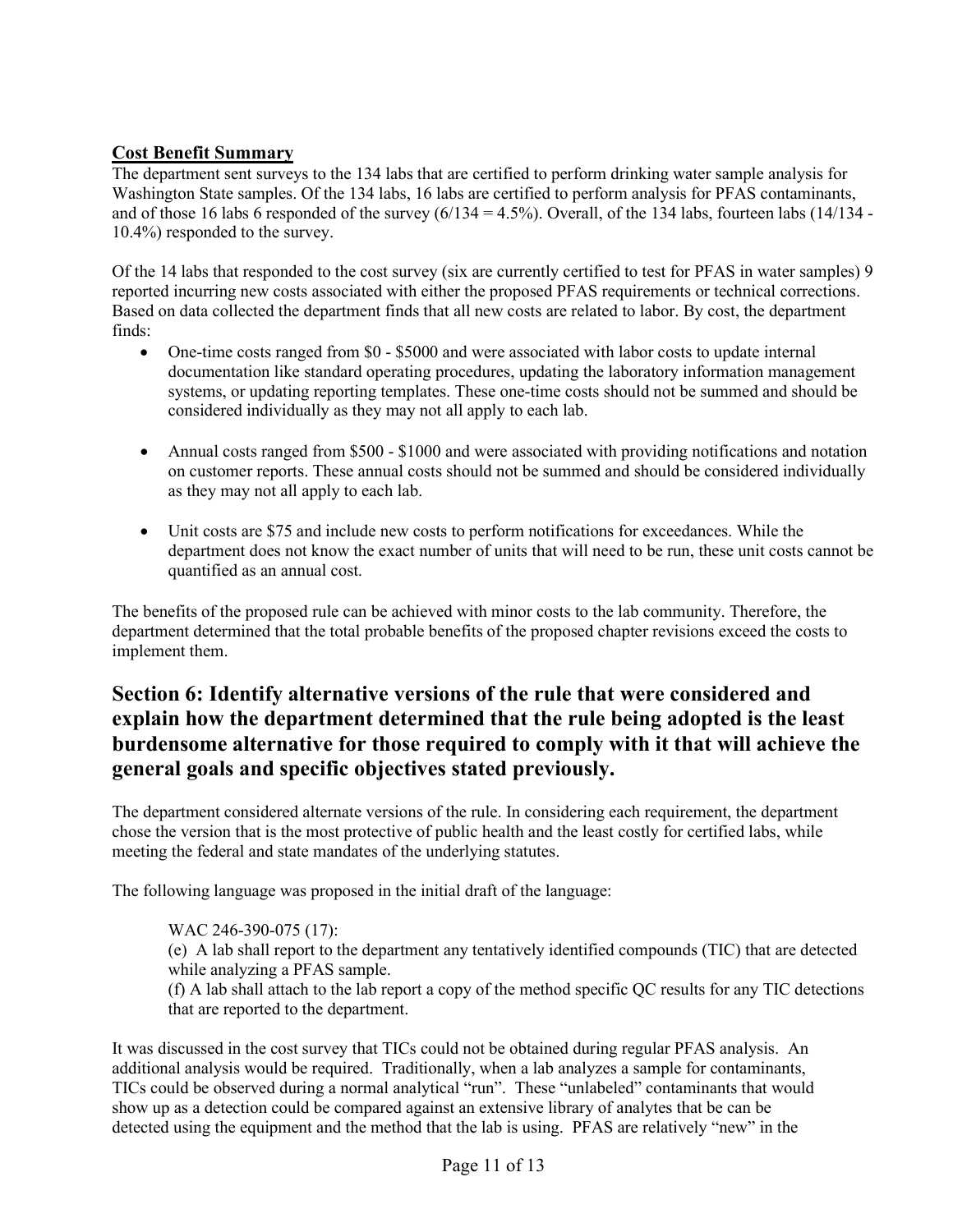drinking water analysis arena so therefore there are not nearly as many references for labs to use. Given the relatively high cost to run PFAS samples (\$796 mean costs per sample as determined in the Significant Analysis for the Group A rule) it was deemed that having the public water systems expend additional funds to actively look for TICs outweighed the benefit of receiving the additional information at this time. The draft rule language was updated so that TICs could be reported if future technological advances were made that allowed TICs to be identified during "normal" analytical analysis.

The department determined that the certification of new labs and associated costs was to be excluded from the cost/benefit analysis because the current number of labs that are certified for PFAS meets the expected capacity needs for analyzing PFAS. On average, a lab can analyze 40 samples for PFAS contaminants per week. Using this average, the 16 labs that are currently certified to run PFAS samples could run 640 samples per week or 33,280 samples per year. As previously reported, there will be approximately 4,000 initial samples taken over the proposed three-year monitoring cycle (2023 – 2025) and therefore the department believes that no additional labs would need to gain certification to meet the state's demand for PFAS analysis.

# **Section 7: Determine that the rule does not require those to whom it applies to take an action that violates requirements of another federal or state law.**

The rule does not require those to whom it applies to take an action that violates requirements of federal or state law.

# **Section 8: Determine that the rule does not impose more stringent performance requirements on private entities than on public entities unless required to do so by federal or state law.**

The rule will not impose more stringent performance requirements on private entities than on public entities. The changes in this rule apply equally to all certified labs, whether the lab is publicly or privately owned.

# **Section 9: Determine if the rule differs from any federal regulation or statute applicable to the same activity or subject matter and, if so, determine that the difference is justified by an explicit state statute or by substantial evidence that the difference is necessary.**

The proposed rule does not differ from any applicable federal or state regulation or statute.

# **Section 10: Demonstrate that the rule has been coordinated, to the maximum extent practicable, with other federal, state, and local laws applicable to the same activity or subject matter.**

The board and department are coordinating internally to address the necessary changes to the Lab rule, to align with the proposed amendments to the Group A Rule.

The department has been collaborating with the Department of Ecology and numerous other stakeholders since 2016 on a PFAS Chemical Action Plan (CAP). The PFAS CAP identifies, characterizes, and evaluates uses and releases of a specific Persistent Bioaccumulative Toxin (PBT), a group of PBTs, or metals of concern, and recommends actions to protect human health or the environment.